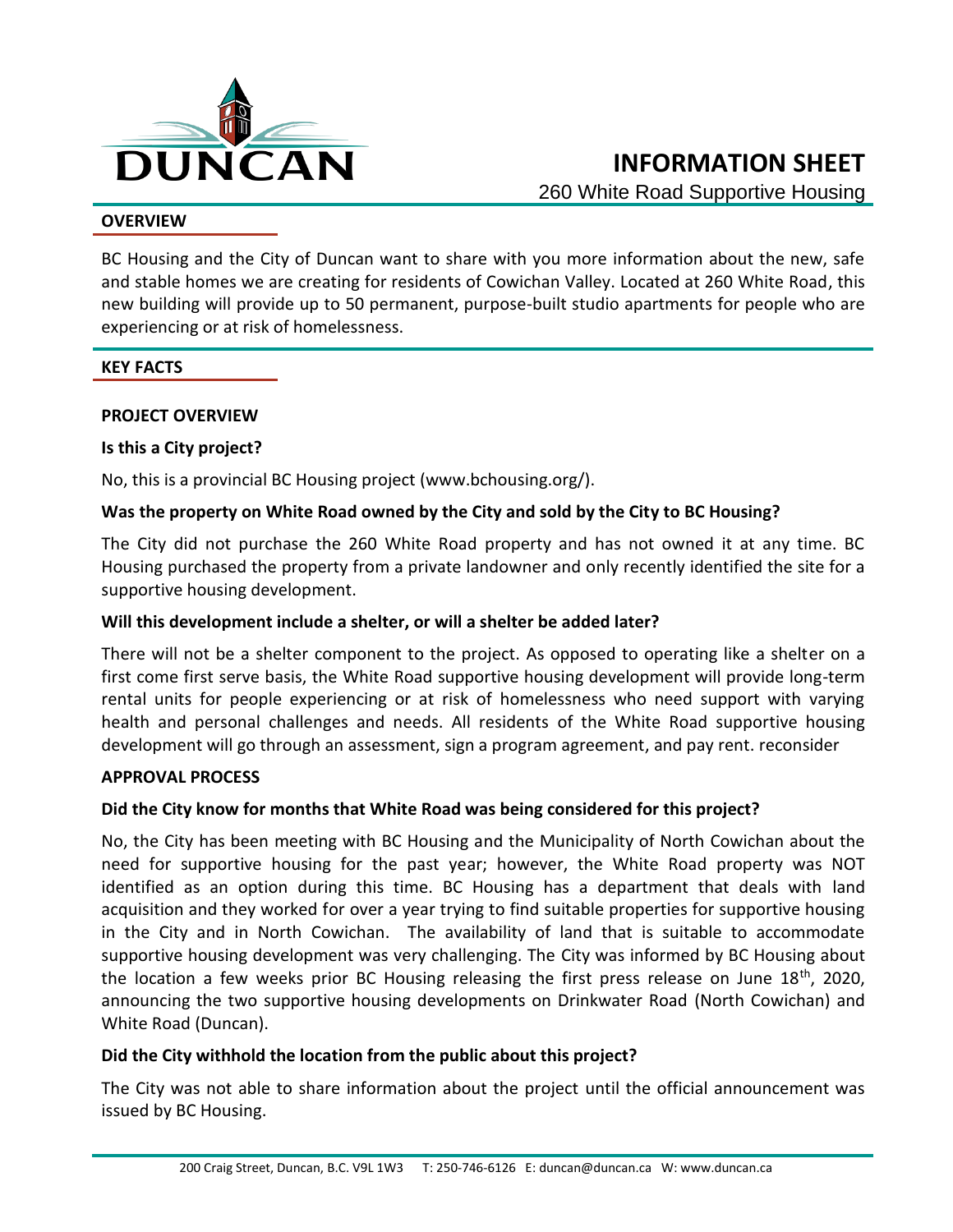#### **PUBLIC ENGAGEMENT**

### **Why was there no public input? Or public hearing?**

Given the urgent need for more housing with supports in Duncan, BC Housing and the City of Duncan and Municipality of North Cowichan agreed on an expedited process to ensure this housing is available months sooner. All parties have acknowledged that we are in the middle of a health emergency and we need to act quickly to provide people with their own private space in an effort to help prevent the spread of COVID-19.

For this reason, BC Housing chose to enact 'paramountcy' to move forward as efficiently as possible to create new, healthy, safe, and stable homes for those who are vulnerable. The sooner people who are living on the streets can be housed, the safe the broader community is, as the chance of the virus spreading among a group of people who are sleeping in tents or congregating together is much higher compared to people who have their own space to self-isolate.

Because of the use of paramountcy, the site does not require a rezoning process or a public hearing. However, BC Housing wants to ensure all neighbours are informed about what is happening at the site, which is why BC Housing, in partnership with the City, are hosting multiple information sessions. These sessions will provide an opportunity for everyone to share their feedback, ask questions, and create an open dialogue – which we want to encourage.

The non-profit housing operator (selected by BC Housing) and partners will also be setting up a Community Advisory Committee (CAC) closer to the time when the building opens. This CAC will provide direct neighbours with an opportunity to continue to share their comments and concerns. The members on the CAC will work together to address all issues and come up with communitybased solutions to ensure the building and its residents are settling into the community safely.

### **How did individual Council members vote on approving this project?**

Due to paramountcy, Council did not have a vote on approving this project. However, the City is working closely with BC Housing, and other community partners, to support the success of this building.

#### **ZONING AND DENSITY**

### **Is the White Road property zoned for this size of a building?**

In the City's previous Zoning Bylaw, which was in place from 1988 to 2018, the White Road property was zoned Medium Density, which permitted the construction of a four-storey apartment building. In the current Zoning Bylaw No. 3166, adopted by the previous Council, in March 2018, the property was zoned High Density Residential, which permits the construction of a three to five storey apartment building. BC Housing is committed to meeting the City's height requirements and are proposing a building designed to accommodate up to 50 studio (one-person) apartments.

You can visit https://letstalkhousingbc.ca/cowichan-valley-white-road to share your questions and learn more about the project and to access information about how supportive housing works and research studies showing what BC Housing has learned from supportive housing projects across BC.

BC Housing, the City, and other partners will be holding small group neighbourhood meetings in a virtual format instead of meeting in person due to concerns around COVID-19. These sessions will take place on August 11 and August 19. Please email communityrelations@bchousing.org to sign up. Neighbours and residents are invited to provide input on how to support the success of this new building.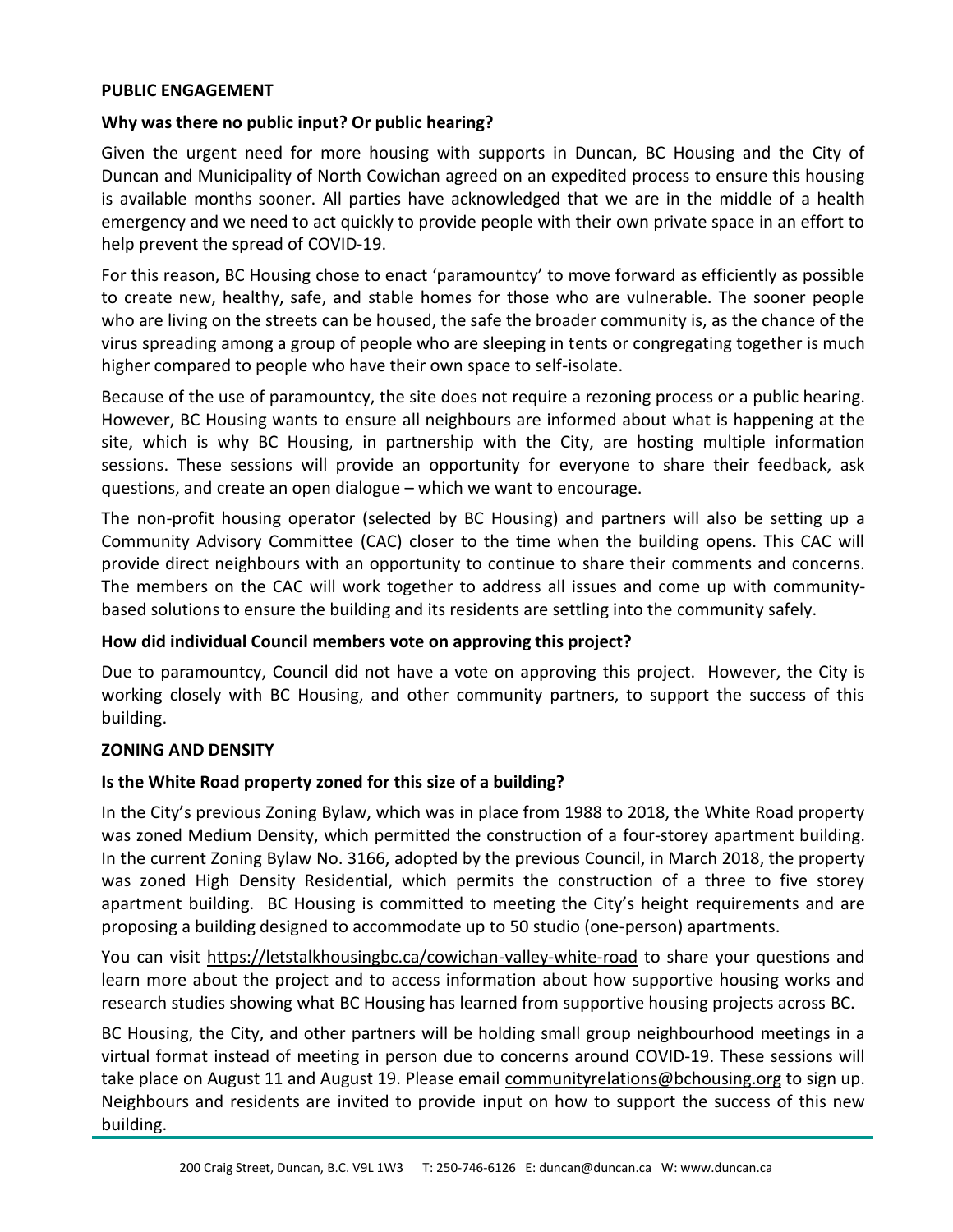## **Why did Council amend the bylaw to end public input on the White Road project?**

The Zoning Amendment Bylaw No. 3166.01, that was considered at the Monday, June 20th, 2020 Council meeting has no connection to the White Road supportive housing development. The primary purpose of Zoning Amendment Bylaw No. 3166.01, was to permit a women's second stage housing (usually a private, secure, low-cost apartment or townhouse units where women and children can live safely and independently typically for 6 to 18 months after fleeing violence) in high density residential zones without a rezoning, in order to ensure the location can be kept confidential to protect the safety of women and children. Other amendments in the bylaw including changes to density bonusing provisions and off-street parking regulations, which also have no connection on the White Road supportive housing development. Council waived the public hearing on this bylaw because the objectives of the Zoning Amendment Bylaw are seen to be consistent with the Affordable and Special Needs Housing Policies of the City of Duncan Official Community Plan Bylaw No. 2030, 2007, as permitted under the *Community Charter*.

## **PARKING AND TRAFFIC**

# **What about additional traffic and parking on the street once construction starts?**

BC Housing has a traffic study of the area underway. The City will work with BC Housing to mitigate the impacts of traffic and parking in this area. BC Housing has advised that supportive housing typically has a low demand for parking because many residents do not have vehicles. The building will have a number of parking spots included in the design plans for staff, visitors, and residents.

## **OPERATIONAL**

# **Is this a "try out to see if it works" strategy?**

Provincially funded supportive housing has been operating successfully in BC for decades. The first supportive housing development was established 47 years ago. In recent years, BC Housing has built new supportive housing developments**.** 

## **What kind of non-profit society will run this site? What will be their qualifications be and how will the City pick them?**

As this is their project, BC Housing will identify an operator for the White Road supportive housing development; the City is not involved in this process. BC Housing will select a non-profit housing provider that has extensive experience working with people experiencing homelessness. The service provider for the Drinkwater Road supportive housing is the Lookout Housing and Health Society.

The operator of the supportive housing development will be on site 24/7 and provide the building's residents with support services to help them lead healthier, safer lives. This is not a shelter or transition house; these are individual long-term apartments that people will live in and call home. Supports include medical health services, mental health, and addictions services, as well as food, laundry, and security.

# **NEIGHBOURHOOD IMPACT**

## **Who will pay for the increased policing necessary to deal with associated problems around increased criminal activity? How can all levels of government help people feel safe in their homes and on their neighbourhood streets?**

Security is part of the 24/7 on site supports listed as part of the facilities operations. Staff will be onsite and available to respond directly to any concerns that arise in a timely manner. In addition, the City has increased spending and efforts throughout the City over the past year.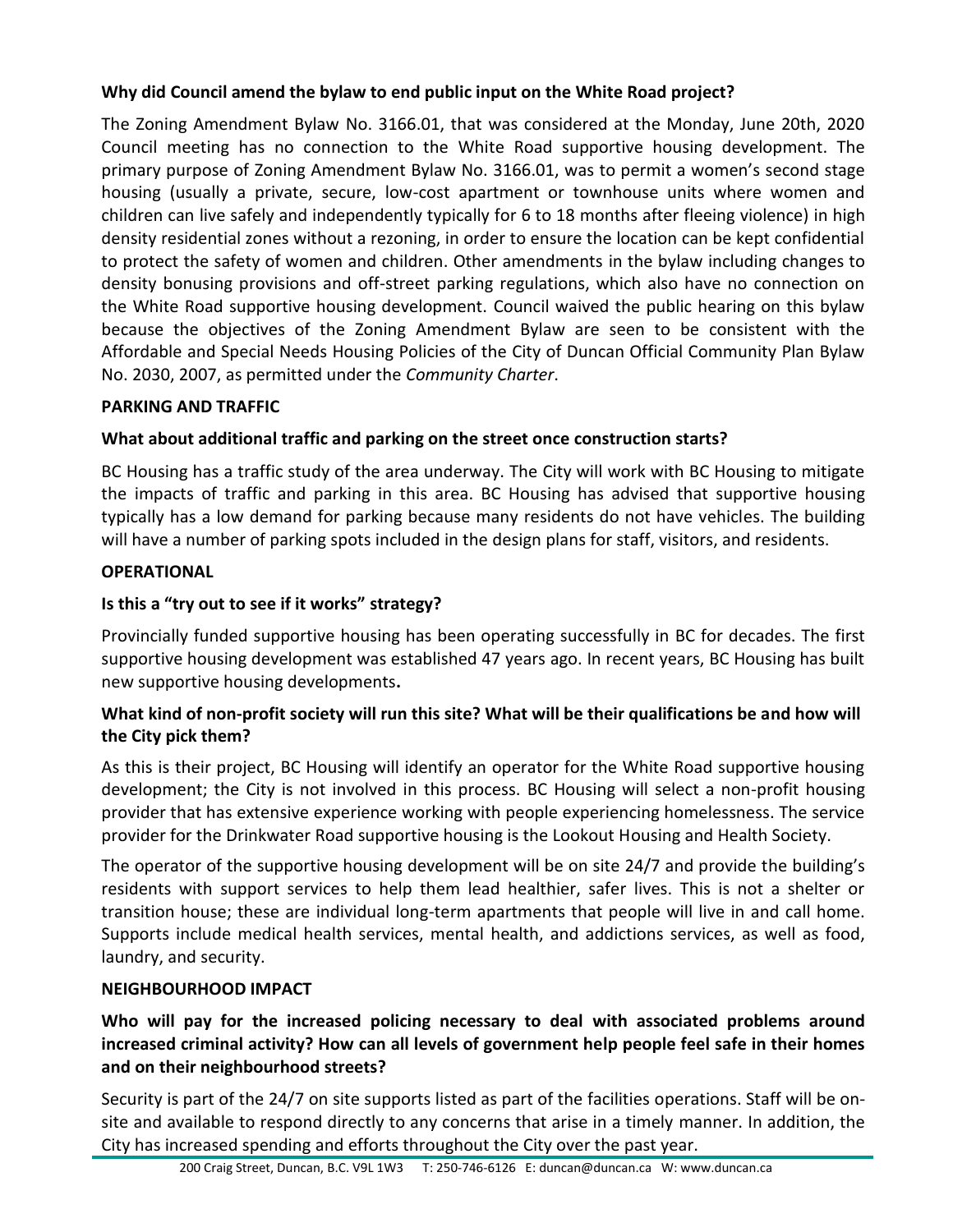Impacted community stakeholders and neighbours will have input into the process through BC Housing's Community Advisory Committee (CAC), which will be established prior to the building of this project and will oversee the integration within the community and work to address any concerns raised by neighbourhood residents and businesses. Through the CAC you will have a team of people from your neighborhood, including residents and business owners, RCMP, and City representatives, who will work with the operator and BC Housing. Your representatives will be the voice of your neighborhood to address issues and develop solutions.

The City has also been working with working with RCMP, North Cowichan, and Cowichan Tribes on the Safer Community Plan, which focuses patrols along the highway corridor but also includes bike patrols throughout the broader core area. In addition, the City has been working with the RCMP Community Policing on ways to increase local involvement at the community level.

### **Will the White Road supportive housing project decrease property values in the neighbourhood?**

Results of research completed in 2019 show that out of 13 BC supportive housing sites the property values immediately surrounding 10 of the sites either kept pace or surpassed surrounding municipal trends. Property values for the other three sites were not notably different compared to municipal trends. More information about property values is available at <https://letstalkhousingbc.ca/cowichan-valley-white-road>

### **Shouldn't the whole community have input on how to deal with homelessness and opioid crisis?**

No one person, group, government agency, or organization will be able to solve the homelessness and opioid crisis. Community input and ideas are always welcomed by the City and we constantly invite people to contribute their ideas and thoughts on the topic.

Since the election in 2018, only 1 ½ years ago, the City has worked to create a number of strong partnerships to address what we can at a municipal level working with North Cowichan and Cowichan Tribes and the Downtown Business Improvement Association. The Cowichan Valley also has a Regional Leadership Team - comprised of elected municipal and first nations leaders, the medical health officer, the RCMP, School District, and area MPs and MLAs - that advocates to the Provincial and Federal governments for the policies, supports and services lacking in our communities to address these issues and the devastating impacts they are having in the lives of everyone involved. These included requests for support funding for services such as mental health facilities and rehabilitation facilities. The correspondence for these requests is available on the City's website.

### **Centennial Park is an important part of our neighborhood. How do we keep it safe?**

We anticipate limited, if any, impact from this development on Centennial Park. Residents of this development will be community members who will be welcome to enjoy the park. The best way to keep it safe for all users is for all members of the community to continue to frequent the park and enjoy the facilities.

The City's bylaw enforcement department is aware of sporadic illegal camping at Centennial Park and will continue to patrol the park, particularly during the evening and nighttime hours. Any overnight shelter must be temporary (for example tents or shelter constructed from a tarp, plastic or cardboard), and overnight shelter can only be erected from 7:00 pm – 9:00 am.